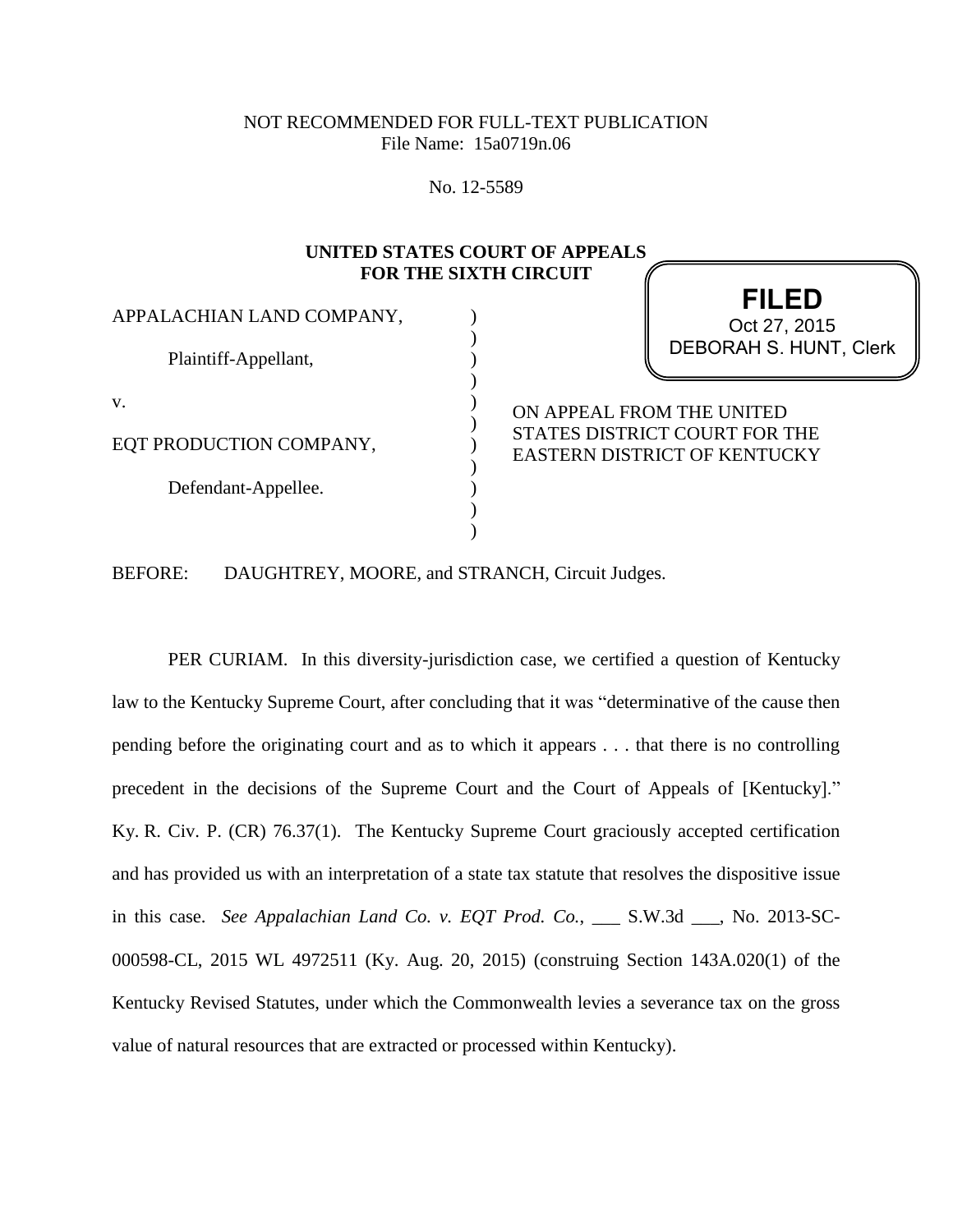#### No. 12-5589 *Appalachian Land Company v. EQT Production Company*

The dispute concerns whether, under Kentucky's "at-the-well" rule, defendant EQT Production Company, a natural gas-processor, could deduct the amount of the severance tax it paid on natural gas extracted under a lease with Appalachian Land Company when calculating the royalties owed to Appalachian. Because natural gas is not typically sold at the wellhead, an extractor such as EQT incurs certain post-production costs prior to the sale of the gas at a site away from the well itself, for collection, processing, and transmission to the point of sale. *See Poplar Creek Dev. Co. v. Chesapeake Appalachia, LLC*, 636 F.3d 235, 238–39 (6th Cir. 2011). Because these costs increase the value of the product at the time it is sold, they are deducted from the final sales price before calculating the royalties payable to the lessor based on the market price of gas at the well. *See id.*

In this case, EQT also deducted the full amount of the severance tax paid pursuant to Section 143A.020(1). That tax is levied "[f]or the privilege of severing or processing natural resources . . . at the rate of four and one-half percent (4.5%) on natural gas . . ., such rates to apply to the gross value of the natural resource severed or processed . . . ." Ky. Rev. Stat. ' 143A.020(1). The "gross value of natural resources severed or processed" is further defined by statute as "the amount received or receivable by the taxpayer" or "the fair market value for that grade and quality of the natural resource." Ky. Rev. Stat.  $\S$  143A.010(5)(a) and (b).

Appalachian sued EQT, claiming that EQT's deduction was improper because it resulted in an underpayment of royalties. Appalachian argued in the district court that the royalty payments due under the lease "at the rate of one-eighth (1/8) of the market price of gas at the well" should have been based upon the value of the gas *after* deducting the post-production costs but *without* deducting the severance taxes paid pursuant to Section 143A.020(1).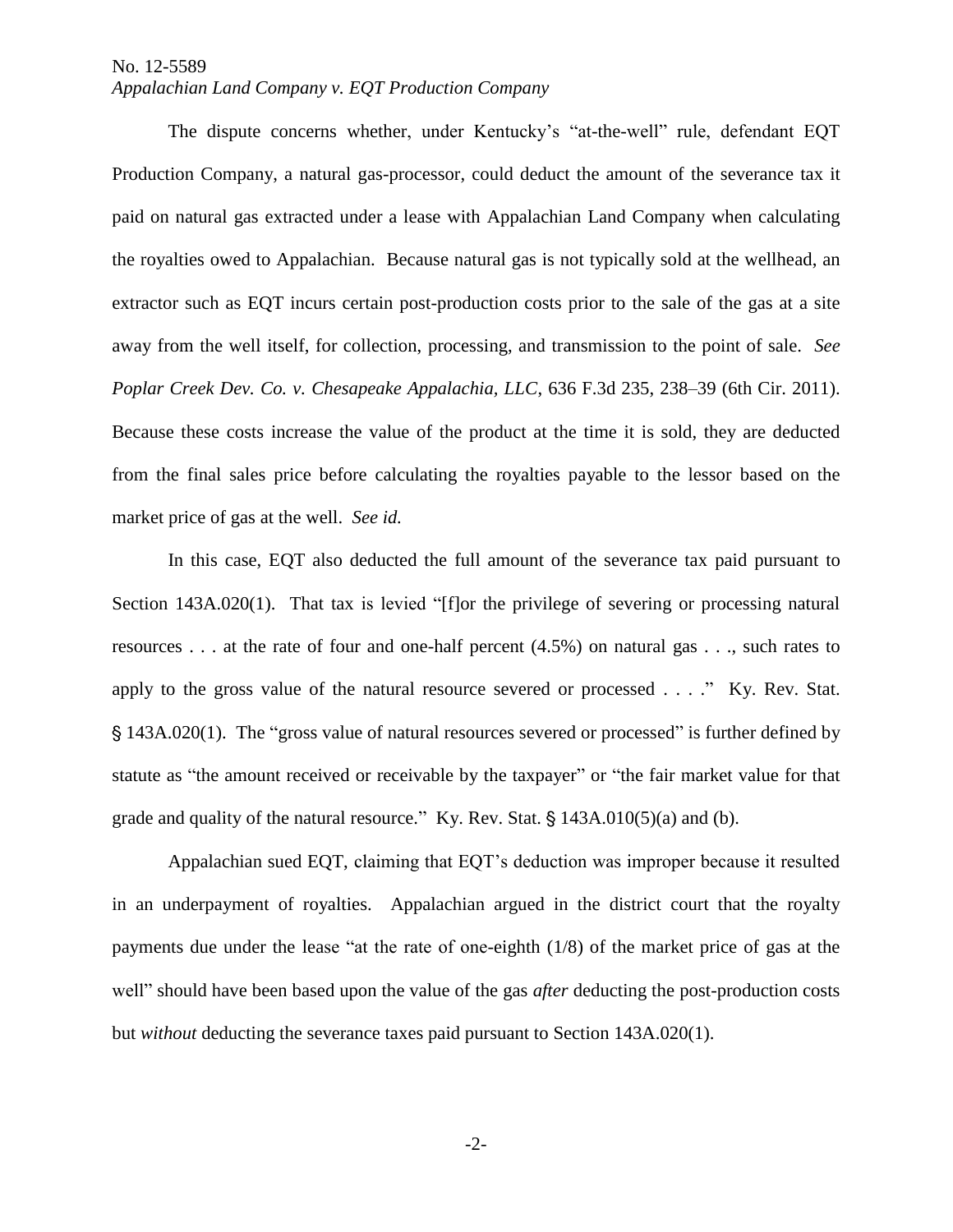### No. 12-5589 *Appalachian Land Company v. EQT Production Company*

The district court disagreed and entered judgment on the pleadings in favor of EQT. On appeal, we determined that the issue was an unresolved matter of Kentucky state law that was better left to the judgment of the state courts. In the absence of clear guidance from the Kentucky courts, we certified the following question:

Does Kentucky's "at-the-well" rule allow a natural-gas processor to deduct all severance taxes paid at market prior to calculating a contractual royalty payment based on "the market price of gas at the well," or does the resource's at-the-well price include a proportionate share of the severance taxes owed such that a processor may deduct only that portion of the severance taxes attributable to the gathering, compression, and treatment of the resource prior to calculating the appropriate royalty payment?

*Appalachian Land Co.* S.W.3d at . 2015 WL 4972511 at \*1.

The Kentucky Supreme Court reformulated the dispositive issue and held that "the producer severing natural gas from the earth [here, EQT] is *solely* responsible for the payment of the severance tax" due under Section 143A.020(1). *Id.* (emphasis added). In reaching this conclusion, the court first noted that:

This tax applies to "all taxpayers severing and/or processing natural resources in this state . . . ." KRS 143A.020(2). "Severing" is defined as "the physical removal of the natural resource from the earth or waters of this state by any means." KRS 143A.010(3). "'Processing' includes but is not limited to breaking, crushing, cleaning, drying, sizing, or loading or unloading for any purpose." KRS 143A.010(6).

*Id.* at \*2. The Kentucky Supreme Court then observed that Appalachian was "not engaged in the business of *producing* natural gas" and that EQT was "the only party to the lease that engage[d] in *severing* the gas" and also "the only party to the lease involved in bringing the gas to market and, thus, *processing* the gas." *Id.* at \*3. Finally, the court said:

[I]t is critical to our analysis that the natural gas tax is assessed for the "*privilege* of severing or processing" the gas. This is a privilege [Appalachian's predecessor] surrendered over seventy years ago. Absent a clear legislative directive to the contrary, the *privilege* to deplete this non-renewable resource and bring it to